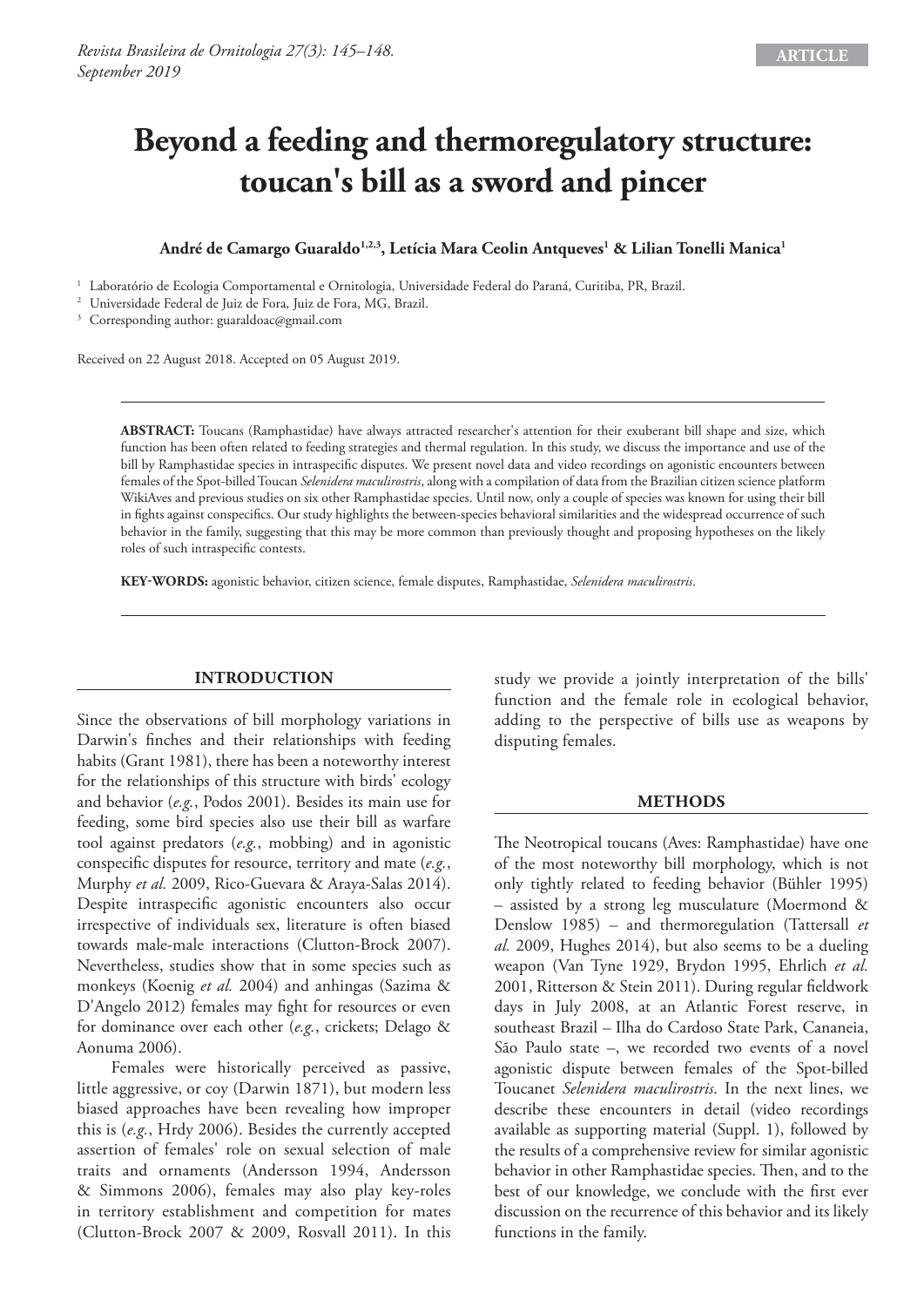# **RESULTS & DISCUSSION**

We registered – with binoculars  $(10 \times 42)$  and camera (Sony DSC-H1) from about 15–25 m distance – the first agonistic encounter at a point where a trail crosses a lowland pristine forest area (approximate coordinate: 25o 04'46''S; 47o 55'36''W). At ~07:30 h (GMT -3) on 10 July 2008, we spotted and heard two females flapping and ruffling wings atop  $(-12 \text{ m})$  of a tree. Females (hereafter referred to as A and B) were repeatedly beating and pecking each other using their bill in an apparent attempt to dislodge each other from the perch. When females were spotted, female A was biting the right-side facial skin and feathers of female B. Both females were vigorously flapping their wings and shaking their body with their legs. Some seconds after this "bill wrestling" started, female A managed to push B so the later got hanging down the perch being solely suspended by A's bite. After ~40 s flapping its wings, B got rid of female A's bill, quickly reverting the situation: female B managed to bite A's face and push it hanging down the perch. Then, female A's feet slipped off the perch one at a time and she stood belly up while holding female B's head. After ~12 s in that position, female B's feet loosened from the perch and both individuals fell for ~5 m high. During the fall, female A remained still and holding B's head which opened the tail feathers and flapped wings four times in an apparent attempt to control the fall. When both hit some leaves and branches, they got loose and flew to opposite directions. During all the fight, a male remained quiet and still on a nearby tree  $(-15 \text{ m})$ , apparently watching the fight, and flew to a perch near female B where both stayed for a few minutes until fly out of sight.

The second event occurred on 13 July, about 1.5 km far from the first (25o 5'33''S; 47o 55'35''W) in the under-canopy of a primary forest area and again involved two females (C and D). Despite all birds had no natural or artificial markings and observations occurred far from each other, it is uncertain these were independent behavior, *i.e.* performed by distinct pairs of females. At 08:05 h, we heard one female (C) perching on a tree at ~10 m high, apparently at the end of a pursuit flight after another female (D), which perched on a nearby branch. After a few seconds, female D went to the same branch C was and both started "bill wrestling" as did females A and B. In the beginning, both kept striking each other's bill, but at times females kept pulling each other while their bills were interlocked: while one was biting the other's lower mandible, the latter was biting the former's upper mandible. Females remained around 2 min in this dispute, when female C finally bit D's left-side facial feathers near to its throat. With that, female C pushed D until she got hanging down the perch. After ~12 s, female D slipped off the perch, but differently from the dispute

between females A and B, female D could not hold herself on C, which kept flapping its wings at times and moved along the perch while twisting and shaking the hanging opponent. After -13 s, female D beat its wings and managed to grab C's throat with its left foot, which in turn reduced the amplitude of the shaking movements. Females remained in this position for ~45 s, when D's feet got loose and she got being suspended again by C. Approximately 13 s latter, D slipped off C's bill (a single clap sound could be heard) and free fell about 2 m until she flew to a nearby lower perch ~4 m away. After a couple of minutes, D flew back to the wrestling perch and restarted bill strikes and interlocking for another 3–4 min. Then, a male, which remained still and quiet on a nearby perch (~10 m) during the entire duration of the fight, flew and perched aside female C and on the opposite side of female D. At this point, females where facing each other, perched on different branches, and kept fighting with no noticeable behavioral change upon male's arrival. A few seconds after that, and despite leaves obstructed the observers' sight, female C seemed to have bitten D's, forcing its head down (noticed through its raising tail). After ~10 s, another bill clap could be heard, at the same time that female D flew away. Female C kept wiping its bill for a few times and then flew to a nearby upper perch. The male remained in the perch for another 1–2 min and then followed female C. This entire fight lasted ~11 min, *vs.* ~2 min in the first event, but we caution that these are incomplete data since we only spotted both fights when they were already ongoing. We heard no vocalization of the females or of any other individual during any of the events.

We run an extensive literature review for evidences of aggressive behavior in other Ramphastidae species. In Google Scholar (www.scholar.google.com), we ran searches combining the family name with all the following terms (one at a time), both in English and Portuguese: female, agonistic behavior, agonistic encounter, aggression, dueling, and fight. This resulted in only one reference explicitly describing aggressive behaviors in Ramphastidae (*e.g.*, fence duelling in *Ramphastos sulphuratus brevicarinatus*; Van Tyne 1929) and one record of *Pteroglossus aracari* killing each other in captivity in two events with no further details (Pernalete 1989). Further unstructured literature review led us to three other references, two for *P. torquatus erythropigius* (Brydon 1995) and one for *R. ambiguus swainsonii*  (Ehrlich *et al.* 2001, Ritterson & Stein 2011). In addition to the literature review, we also searched for evidences in two large citizen science databases, the Internet Bird Collection (www.hbw.com/ibc) and WikiAves (www. wikiaves.com.br). We narrowed the research to all species occurring in Brazil, for which there was more available data (27,707 records at the WikiAves as of 19 April 2016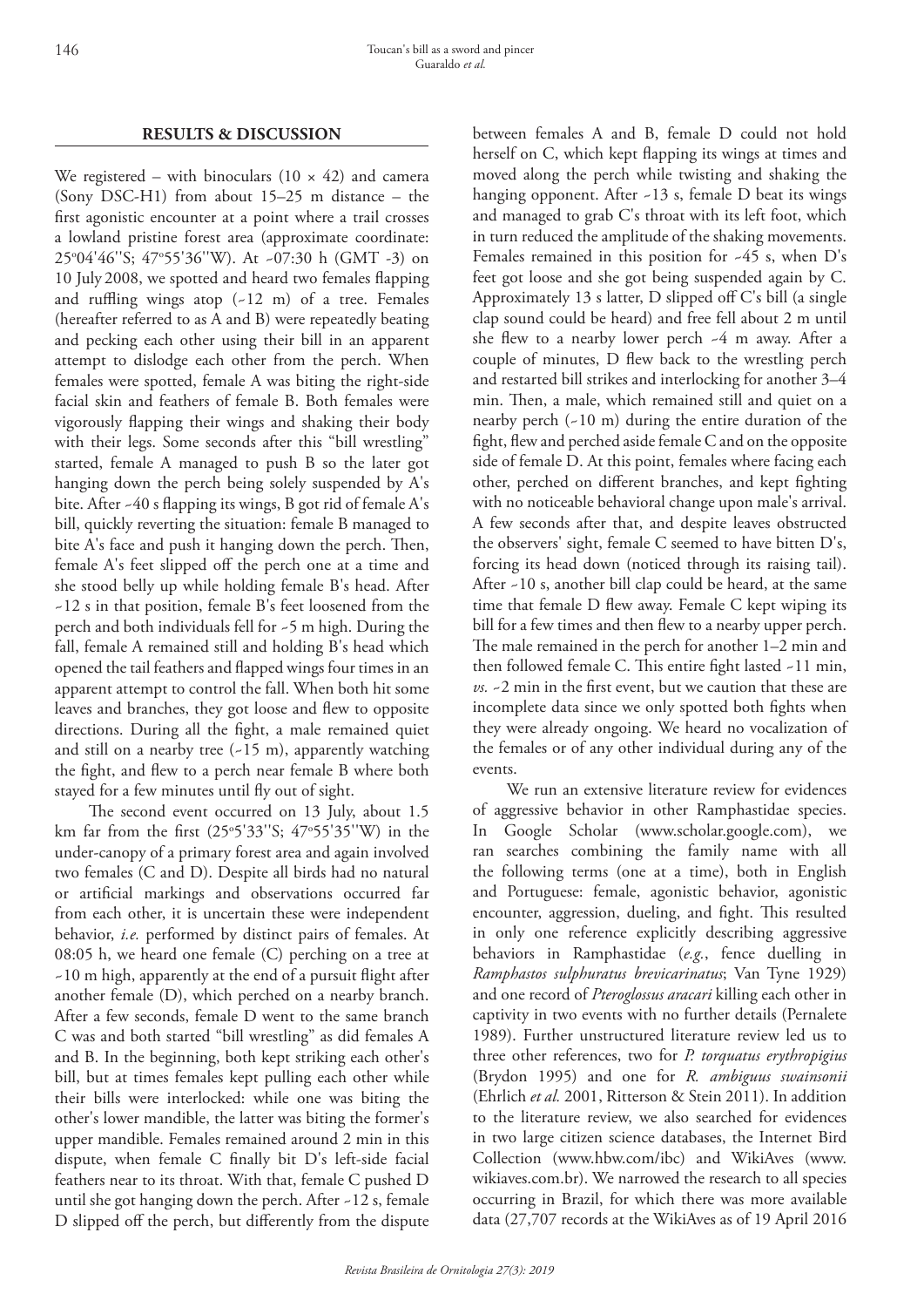and 1023 at the IBC), totaling 22 species (Piacentini *et al.* 2015), about 60% of all 34 extant Ramphastidae (Remsen-Jr. *et al.* 2017). We analyzed each and all existing photos and videos for every species in those databases. With that, we successfully found a few additional evidences that four other species may have similar aggressive behavior: the Toco Toucan *Ramphastos toco* (record made in August at Cataguases, southeast Brazil; Filho 2012) the Channelbilled Toucan *R. vitellinus* (in September at Macapá, north Brazil; Albano 2012), the Red-breasted Toucan *R. dicolorus* (in October at Campos do Jordão, southeast Brazil; Rodrigues 2012), and the Chestnut-eared Aracari *Pteroglossus castanotis* (in June at Foz do Iguaçu, south Brazil; Bolivar 2012).

All three *Ramphastos* species showed agonistic behaviors very similar to those described above for the Spotbilled Toucanet. However, it was impossible to assign the sex of individuals involved in those records because sexes are identical or have inconspicuous dimorphism. Thus, insofar our report for the Spot-billed Toucanet aggression is the first in describing exclusively female-female fencing contests in Ramphastidae. In all cases involving *Ramphastos* species, one individual used its bill to hold the other suspended bellow the perch. Observer's notes for the *R. vitellinus* record describe that both individuals slipped off the perch, likely free falling while flapping its wings. In this case, there is no report of the presence of a third individual. For the other two *Ramphastos* species, the individual that remained perched held the other suspended by its throat, but what happened in *R. dicolorus* record after that remains uncertain. From this point on, we describe the disputes involving *R. vitellinus*  and *P. castanotis*, extracting as many details as possible from the observers reports (Albano 2012, Bolivar 2012). Prior to the moment when one individual of *R. vitellinus*  was held hanging by the other, both birds struck each other with their bills (Albano 2012). When individual A pushed and held B suspended by its throat, a third bird perched aside A and attacked B for ~90 s (Albano 2012). After that, B fell motionless to the forest floor, but it remains uncertain if the individual died (Albano 2012). In the *P. castanotis* record, two birds got their bills interlocked, with one of them being held suspended. The observer describes that all other four or five individuals in the flock were apparently trying to break the birds apart by hanging themselves on the suspended individual and striking both birds bills (Bolivar 2012). After -4 min, the two birds were set apart, fell to the ground for a few seconds and all flew away (Bolivar 2012).

This is the first time that any intraspecific agonistic behavior is formally described for these five ramphastid species (*R. toco*, *R. vitellinus*, *R. dicolorus*, *S. maculirostris* and *P. castanotis*). Moreover, the resemblance of such behavior among species is noteworthy. In fact, the

confrontations reported for two species of the family – *R. ambiguus swainsonii* (Ehrlich *et al.* 2001) and *P. torquatus erythropygius* (Brydon 1995, Ritterson & Stein 2011) – are very similar, the latter culminating in death of one individual. In all cases, authors suggested intraspecific within-group dominance hierarchy as the motif for the fights, perhaps associated with male-male disputes for females. Thus, our study is the first to confirm that females could also act in such within-sex disputes. Altogether, this behavior is currently recorded for ~23% of all Ramphastidae species (*n* = 9 *R. toco*, *R. a. swainsonii*, *R. s. brevicarinatus*, *R. vitellinus*, *R. dicolorus*, *S. maculirostris*, *P. t. erythropygius, P. aracari*, and *P. castanotis)* and is widespread through all family clades (Hughes 2014). Therefore, it is plausible that this behavior also occurs in other species of the family, representing an additional role of the bill morphology and a likely result of morphological and behavioral coevolution, which deserves further study. Ramphastidae have well developed leg muscles, which importance was so far related to their feeding strategy of reaching and picking fruits hanging upside down and at the tip of branches (Moermond & Denslow 1985). Our observations add to these findings, since such anatomical adaptation seems also to be an important individual trait in fights. Individuals with stronger legs should have higher success rates in disputes, as it would be more able to hold still while pushing and holding its opponent hanging below the perch. We also suggest additional and more comprehensive anatomical evaluations not only of leg, but also of jaw muscles (*e.g.*, Bühler 1995), in an attempt to reveal further morphological specializations and their ecological and behavioral roles.

The context of all aggressive contests described in this study allows inferences on the adaptive value of this behavior within the family. In species which individuals often live alone (*e.g.*, *R. toco*), flocks (*e.g.*, *R. vitellinus*), or in (socially) monogamous pairs such as *S. maculirostris* (Sick 1997), such behavior may represent a dispute for matting and/or territory. Since only females of the latter species were actively observed fighting while males remained as spectators, we propose three non-excluding hypotheses that the aggression may be (*i*) a female's strategy to compete for food resources or even for nesting cavities (*e.g.*, Christianini 2018), (*ii*) to reduce male extra-pair copulation, likely ensuring the highest male parental care to the offspring, and (*iii*) a consequence of sex ratio bias towards males in this species, leading to a more intense and frequent female dispute for a mate (Rosvall 2011). The aggression in *S. maculirostris* occurred a month prior to its known nesting period at Ilha do Cardoso (Guaraldo & Staggemeier 2009), which could indicate a role as pre-breeding dispute for mating and nesting territory establishment. This behavior may be more widespread among Ramphastidae species than previously